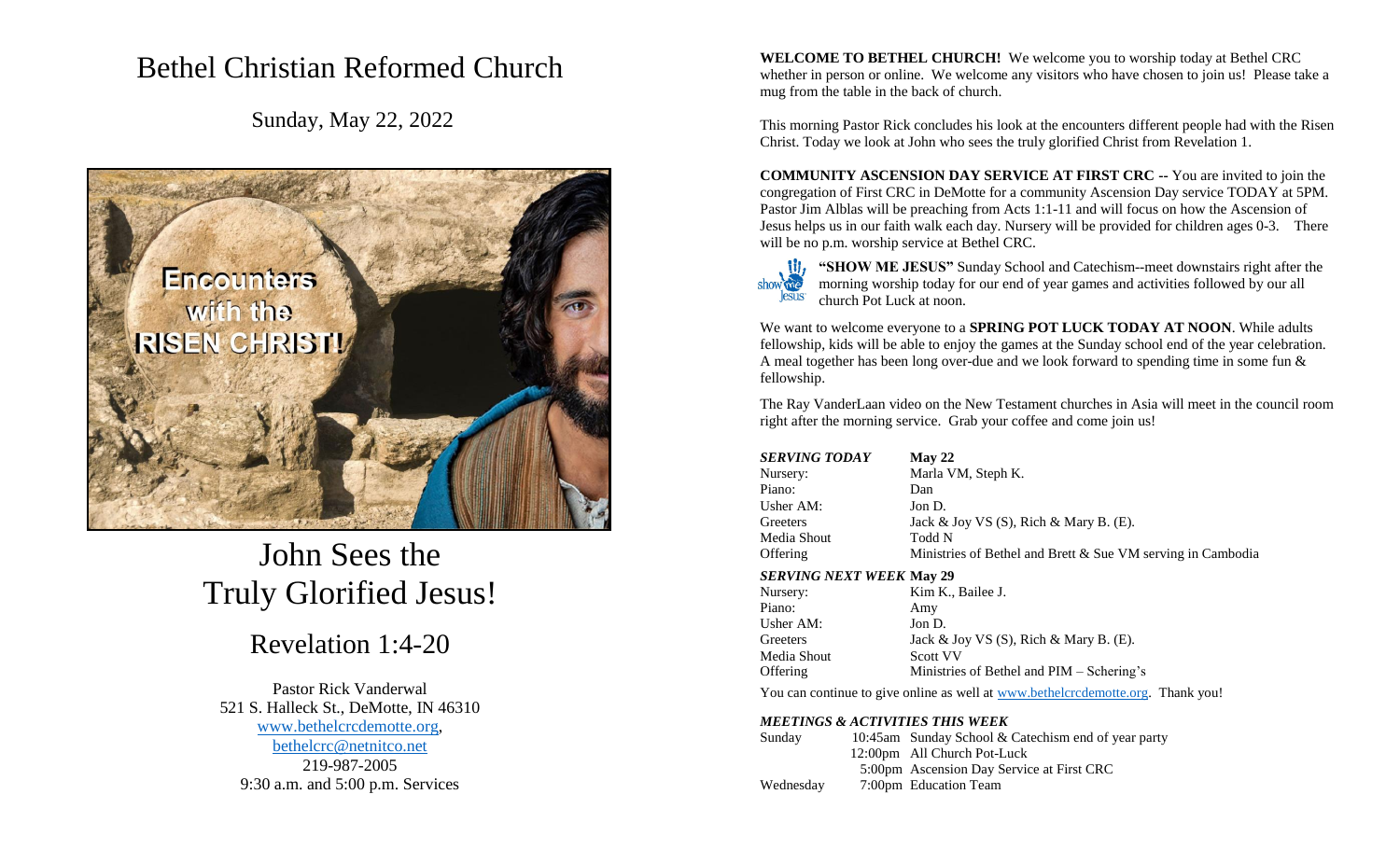## **MORNING WORSHIP**

Gathering Song: "Living Hope" Welcome and Announcements Opening Prayer God's Greeting and Mutual Greeting

Opening Words: Blessed is the one who reads the words of Jesus, and blessed are those who hear it and take to heart what is written in it, because the time is near.

**Blessed are we; blessed is this church.** Look, O people, and see. Listen, O people, and hear. **Our God is calling, let us answer Him with praise.**

"He Is Exalted" "Ancient of Days"

Prayer of Confession Assurance of God's Grace: Isaiah 1:18

Song of Gratitude: "My God, How Wonderful You Are" – vs.1,3,4,6 Prayer Offering for Ministries of Bethel and Brett & Sue VM serving I n Cambodia

Children's Message

Scripture: Revelation 1:4-20 Encounters with the Risen Christ: **John Sees the Truly Glorified Jesus!** Prayer

God's Blessing: Grace to you and peace from him who is and who was and who is to come, and from the seven spirits who are before his throne, and from Jesus Christ, the faithful witness, the firstborn of the dead, and the ruler of the kings of the earth.

# **To him who loves us and freed us from our sins by his blood, and made us to be a kingdom, priests serving his God and Father, to him be glory and dominion forever and ever. Amen.**

Look! He is coming with the clouds; every eye will see him, even those who pierced him; and on his account all the tribes of the earth will wail. So it is to be. Amen.

**"I am the Alpha and the Omega," says the Lord God, who is and who was and who is to come, the Almighty.** Go in peace. **ALL: AMEN**

**Closing Song: "Rejoice the Lord is King"** 

# *CHURCH FAMILY – Please continue to pray for:*

- Corky B, returned home from the hospital, and after a challenging bout with dialysis treatments, she has decided to not continue them. She rests in God's peace and plan for her. Pray for continuing strength.
- Rich K., Bill VW, Elmer VM, Ted & Donna H, John B, Barb E, Andy W. Keith C, and any others who may struggle with health concerns or not able to get out and about so readily.
- Please join in praying for students and staff in our schools as they finish this year and transition into summer.

Synod will be beginning online meetings next week, but will be meeting in person 3 weeks from this past Friday. It will be the first time in three years that delegates from all the Classes (geographical clusters of churches) of the Christian Reformed Church will be meeting together. Pray for a Spirit of wisdom and truth, the Spirit of grace and graciousness to abide over the proceedings and deliberations as they have much material to wade through from over three years, as well as much weighty matters to discuss and address.

## *ANNOUNCEMENTS*

**BETHEL LADIES!** Come join us for a **BRIDAL SHOWER** in honor of Kaitlynn De Young and Daniel Bakker. Celebrate with us Wednesday, June 1, @ 6pm in the church narthex. Appetizers will be provided. Please see the invites in your mailbox for more info and let Heidi know if you can make it. Thanks! 219-743-6386

# **GRADUATES – College, Senior and 8th Grade! GRADUATION SUNDAY WILL BE JUNE 5!**

**EDUCATION TEAM** meeting on Wednesday at 7

Bethel will be having another **DAY OF PRAYER** especially for Synod on Monday, June 6<sup>th</sup>. Watch for more information.

# *SCHOOL ANNOUNCEMENTS*

#### **Restored Resale Inc.**

Restored Resale, a DMCS partner, is in desperate need of volunteers and monetary donations to get the store up and running. They have a great many needs to meet, so please consider how you may be able to help them. Contact them at [RestoredResaleInc@gmail.com](mailto:RestoredResaleInc@gmail.com) to find out more and get involved. Thank you!

#### **GRADE SCHOOL JOB OPENINGS FOR 2022-2023 Paraprofessional Position for 2022-2023**

DeMotte Christian Grade School is accepting applications for part-time and/or full-time paraprofessionals for the 2022-2023 school year. The ideal candidates should be an active member of a church with a Reformed persuasion, be able to collaborate with classroom teachers, be flexible, and have a passion for working with children. Candidates with experience or having a degree in education are preferred. If interested, please submit your cover letter, resume, and a completed application to the contact below.

Contact: Dan Weaver DeMotte Christian Grade School Assistant Principal Phone: 219.987.3721 Email: dweaver@dmcsemail.org